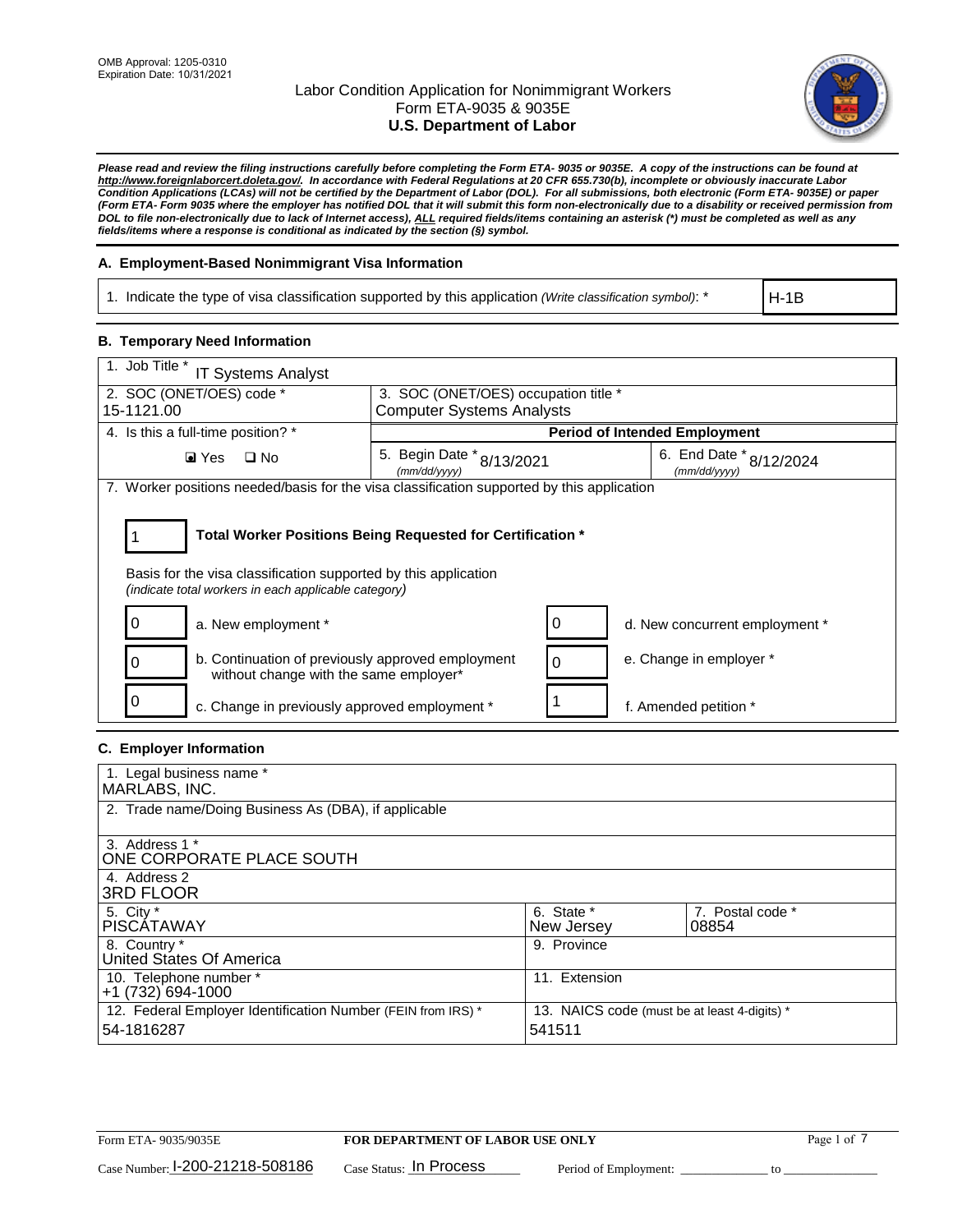

## **D. Employer Point of Contact Information**

**Important Note**: The information contained in this Section must be that of an employee of the employer who is authorized to act on behalf of the employer in labor certification matters. The information in this Section must be different from the agent or attorney information listed in Section E, unless the attorney is an employee of the employer.

| 1. Contact's last (family) name *               | 2. First (given) name * |                          | 3. Middle name(s)         |
|-------------------------------------------------|-------------------------|--------------------------|---------------------------|
| Vidyadharan, Esq.                               | Sanjay                  |                          |                           |
| 4. Contact's job title *<br>Chief Legal Officer |                         |                          |                           |
| 5. Address 1 *<br>1 Corporate Place South       |                         |                          |                           |
| 6. Address 2<br>FL 3                            |                         |                          |                           |
| 7. City $*$<br>Piscataway                       |                         | 8. State *<br>New Jersey | 9. Postal code *<br>08854 |
| 10. Country *<br>United States Of America       |                         | 11. Province             |                           |
| 12. Telephone number *                          | Extension<br>13.        | 14. E-Mail address       |                           |
| +1 (732) 694-1000                               |                         | sanjay@marlabs.com       |                           |

## **E. Attorney or Agent Information (If applicable)**

**Important Note**: The employer authorizes the attorney or agent identified in this section to act on its behalf in connection with the filing of this application.

| 1. Is the employer represented by an attorney or agent in the filing of this application? *<br>If "Yes," complete the remainder of Section E below. |               |                         |                               |                   | $\Box$ Yes                                           | <b>D</b> No |
|-----------------------------------------------------------------------------------------------------------------------------------------------------|---------------|-------------------------|-------------------------------|-------------------|------------------------------------------------------|-------------|
| 2. Attorney or Agent's last (family) name §                                                                                                         |               | 3. First (given) name § |                               | 4. Middle name(s) |                                                      |             |
| 5. Address 1 §                                                                                                                                      |               |                         |                               |                   |                                                      |             |
| 6. Address 2                                                                                                                                        |               |                         |                               |                   |                                                      |             |
| 7. City §                                                                                                                                           |               | 8. State §              |                               |                   | 9. Postal code §                                     |             |
| 10. Country §                                                                                                                                       |               | 11. Province            |                               |                   |                                                      |             |
| 12. Telephone number §                                                                                                                              | 13. Extension |                         | 14. E-Mail address            |                   |                                                      |             |
| 15. Law firm/Business name §                                                                                                                        |               |                         | 16. Law firm/Business FEIN §  |                   |                                                      |             |
| 17. State Bar number (only if attorney) §                                                                                                           |               |                         | standing (only if attorney) § |                   | 18. State of highest court where attorney is in good |             |
| 19. Name of the highest State court where attorney is in good standing (only if attorney) §                                                         |               |                         |                               |                   |                                                      |             |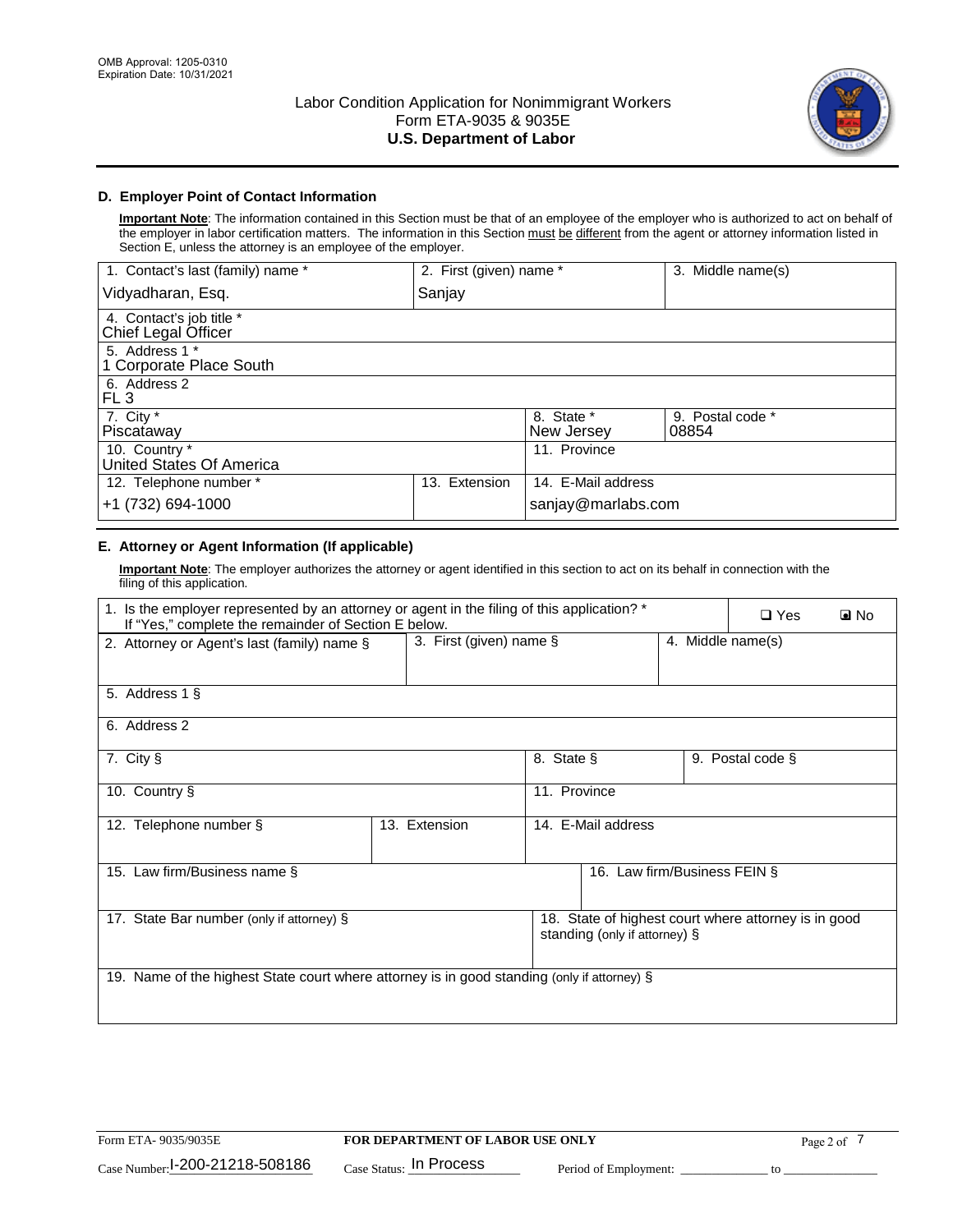

### **F. Employment and Wage Information**

**Important Note**: The employer must define the intended place(s) of employment with as much geographic specificity as possible. Each intended place(s) of employment listed below must be the worksite or physical location where the work will actually be performed and cannot be a P.O. Box. The employer must identify all intended places of employment, including those of short duration, on the LCA. 20 CFR 655.730(c)(5). If the employer is submitting this form non-electronically and the work is expected to be performed in more than one location, an attachment must be submitted in order to complete this section. An employer has the option to use either a single Form ETA-9035/9035E or multiple forms to disclose all intended places of employment. If the employer has more than ten (10) intended places of employment at the time of filing this application, the employer must file as many additional LCAs as are necessary to list all intended places of employment. See the form instructions for further information about identifying all intended places of employment.

### a.*Place of Employment Information* 1

| 1. Enter the estimated number of workers that will perform work at this place of employment under<br>the LCA.* | 1                                                                                                                              |  |                              |                      |                                           |  |  |
|----------------------------------------------------------------------------------------------------------------|--------------------------------------------------------------------------------------------------------------------------------|--|------------------------------|----------------------|-------------------------------------------|--|--|
|                                                                                                                | 2. Indicate whether the worker(s) subject to this LCA will be placed with a secondary entity at this<br>place of employment. * |  |                              |                      |                                           |  |  |
|                                                                                                                | 3. If "Yes" to question 2, provide the legal business name of the secondary entity. §                                          |  |                              |                      |                                           |  |  |
|                                                                                                                | <b>GLOBAL LOGIC INC</b>                                                                                                        |  |                              |                      |                                           |  |  |
|                                                                                                                | 4. Address 1 *<br>GOOGLE BUILDING SJC 2460, NORTH FIRST STREET                                                                 |  |                              |                      |                                           |  |  |
|                                                                                                                | 5. Address 2                                                                                                                   |  |                              |                      |                                           |  |  |
| 6. City $*$                                                                                                    | <b>SAN JOSE</b>                                                                                                                |  | 7. County *<br>Santa Clara   |                      |                                           |  |  |
|                                                                                                                | 8. State/District/Territory *<br>California                                                                                    |  | 9. Postal code *<br>95131    |                      |                                           |  |  |
|                                                                                                                | 10. Wage Rate Paid to Nonimmigrant Workers *                                                                                   |  | 10a. Per: (Choose only one)* |                      |                                           |  |  |
|                                                                                                                | From* \$110100 00<br>To: $$$                                                                                                   |  |                              |                      | □ Hour □ Week □ Bi-Weekly □ Month ⊠ Year  |  |  |
|                                                                                                                | 11. Prevailing Wage Rate *                                                                                                     |  | 11a. Per: (Choose only one)* |                      |                                           |  |  |
|                                                                                                                | 110094 00<br>$\mathbf{\hat{S}}$                                                                                                |  |                              |                      | □ Hour □ Week □ Bi-Weekly □ Month El Year |  |  |
|                                                                                                                | Questions 12-14. Identify the source used for the prevailing wage (PW) (check and fully complete only one): *                  |  |                              |                      |                                           |  |  |
| 12.<br>$\Box$                                                                                                  | A Prevailing Wage Determination (PWD) issued by the Department of Labor                                                        |  |                              |                      | a. PWD tracking number §                  |  |  |
| 13.<br>$\boldsymbol{\mathsf{X}}$                                                                               | A PW obtained independently from the Occupational Employment Statistics (OES) Program                                          |  |                              |                      |                                           |  |  |
|                                                                                                                | a. Wage Level (check one): §                                                                                                   |  |                              | b. Source Year §     |                                           |  |  |
|                                                                                                                | $\mathbf{X}$ II<br>$\square$ $\square$<br>$\Box$ IV<br>$\Box$ N/A<br>□⊥                                                        |  |                              | 7/1/2021 - 6/30/2022 |                                           |  |  |
| 14.                                                                                                            | A PW obtained using another legitimate source (other than OES) or an independent authoritative source                          |  |                              |                      |                                           |  |  |
|                                                                                                                | a. Source Type (check one): §<br>b. Source Year §<br>$\Box$ CBA<br>$\Box$ DBA<br>$\square$ SCA<br>$\Box$ Other/ PW Survey      |  |                              |                      |                                           |  |  |
|                                                                                                                | c. If responded "Other/ PW Survey" in question 14.a, enter the name of the survey producer or publisher §                      |  |                              |                      |                                           |  |  |
|                                                                                                                | d. If responded "Other/ PW Survey" in question 14.a, enter the title or name of the PW survey §                                |  |                              |                      |                                           |  |  |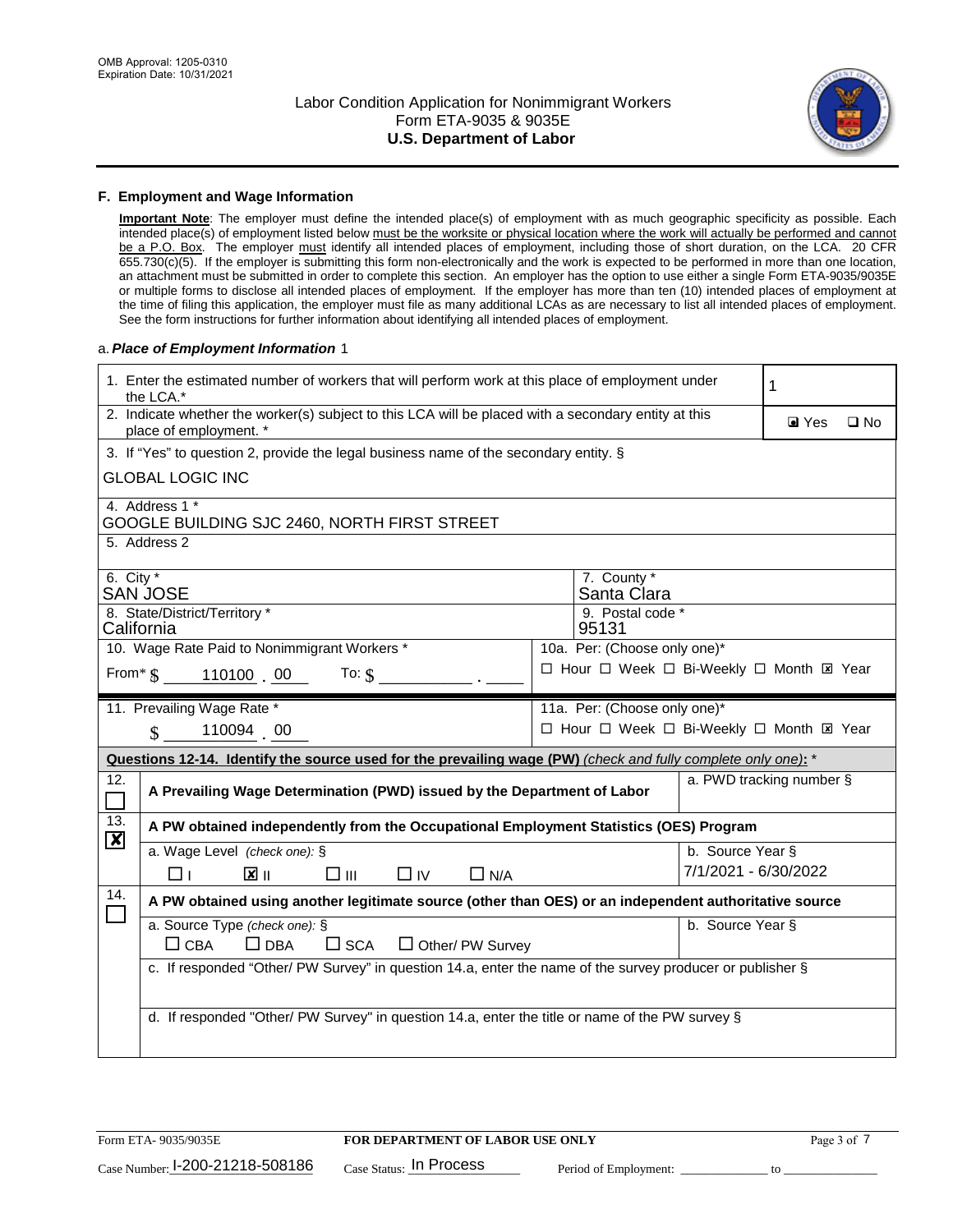

# **G. Employer Labor Condition Statements**

! *Important Note:* In order for your application to be processed, you MUST read Section G of the Form ETA-9035CP - General Instructions for the 9035 & 9035E under the heading "Employer Labor Condition Statements" and agree to all four (4) labor condition statements summarized below:

- (1) **Wages:** The employer shall pay nonimmigrant workers at least the prevailing wage or the employer's actual wage, whichever is higher, and pay for non-productive time. The employer shall offer nonimmigrant workers benefits and eligibility for benefits provided as compensation for services on the same basis as the employer offers to U.S. workers. The employer shall not make deductions to recoup a business expense(s) of the employer including attorney fees and other costs connected to the performance of H-1B, H-1B1, or E-3 program functions which are required to be performed by the employer. This includes expenses related to the preparation and filing of this LCA and related visa petition information. 20 CFR 655.731;
- (2) **Working Conditions:** The employer shall provide working conditions for nonimmigrants which will not adversely affect the working conditions of workers similarly employed. The employer's obligation regarding working conditions shall extend for the duration of the validity period of the certified LCA or the period during which the worker(s) working pursuant to this LCA is employed by the employer, whichever is longer. 20 CFR 655.732;
- (3) **Strike, Lockout, or Work Stoppage:** At the time of filing this LCA, the employer is not involved in a strike, lockout, or work stoppage in the course of a labor dispute in the occupational classification in the area(s) of intended employment. The employer will notify the Department of Labor within 3 days of the occurrence of a strike or lockout in the occupation, and in that event the LCA will not be used to support a petition filing with the U.S. Citizenship and Immigration Services (USCIS) until the DOL Employment and Training Administration (ETA) determines that the strike or lockout has ended. 20 CFR 655.733; and
- (4) **Notice:** Notice of the LCA filing was provided no more than 30 days before the filing of this LCA or will be provided on the day this LCA is filed to the bargaining representative in the occupation and area of intended employment, or if there is no bargaining representative, to workers in the occupation at the place(s) of employment either by electronic or physical posting. This notice was or will be posted for a total period of 10 days, except that if employees are provided individual direct notice by e-mail, notification need only be given once. A copy of the notice documentation will be maintained in the employer's public access file. A copy of this LCA will be provided to each nonimmigrant worker employed pursuant to the LCA. The employer shall, no later than the date the worker(s) report to work at the place(s) of employment, provide a signed copy of the certified LCA to the worker(s) working pursuant to this LCA. 20 CFR 655.734.

1. **I have read and agree to** Labor Condition Statements 1, 2, 3, and 4 above and as fully explained in Section G of the Form ETA-9035CP – General Instructions for the 9035 & 9035E and the Department's regulations at 20 CFR 655 Subpart H. \*

**O** Yes **D** No

### **H. Additional Employer Labor Condition Statements –H-1B Employers ONLY**

!**Important Note***:* In order for your H-1B application to be processed, you MUST read Section H – Subsection 1 of the Form ETA 9035CP – General Instructions for the 9035 & 9035E under the heading "Additional Employer Labor Condition Statements" and answer the questions below.

#### *a. Subsection 1*

| 1. At the time of filing this LCA, is the employer H-1B dependent? §                                                                                                                                                                           |                                                                                                   |  | $\square$ No |                    |  |
|------------------------------------------------------------------------------------------------------------------------------------------------------------------------------------------------------------------------------------------------|---------------------------------------------------------------------------------------------------|--|--------------|--------------------|--|
| 2. At the time of filing this LCA, is the employer a willful violator? $\S$                                                                                                                                                                    |                                                                                                   |  | <b>E</b> INo |                    |  |
| 3. If "Yes" is marked in questions H.1 and/or H.2, you must answer "Yes" or "No" regarding<br>whether the employer will use this application ONLY to support H-1B petitions or extensions of<br>status for exempt H-1B nonimmigrant workers? § |                                                                                                   |  | $\Box$ No    |                    |  |
| 4. If "Yes" is marked in question H.3, identify the statutory basis for the<br>exemption of the H-1B nonimmigrant workers associated with this<br>LCA.                                                                                         | \$60,000 or higher annual wage<br>□ Master's Degree or higher in related specialty<br>$\Box$ Both |  |              |                    |  |
| H-1B Dependent or Willful Violator Employers -Master's Degree or Higher Exemptions ONLY                                                                                                                                                        |                                                                                                   |  |              |                    |  |
| 5. Indicate whether a completed Appendix A is attached to this LCA covering any H-1B<br>nonimmigrant worker for whom the statutory exemption will be based <b>ONLY</b> on attainment of a<br>Master's Degree or higher in related specialty. § |                                                                                                   |  | ⊡ No         | $\blacksquare$ N/A |  |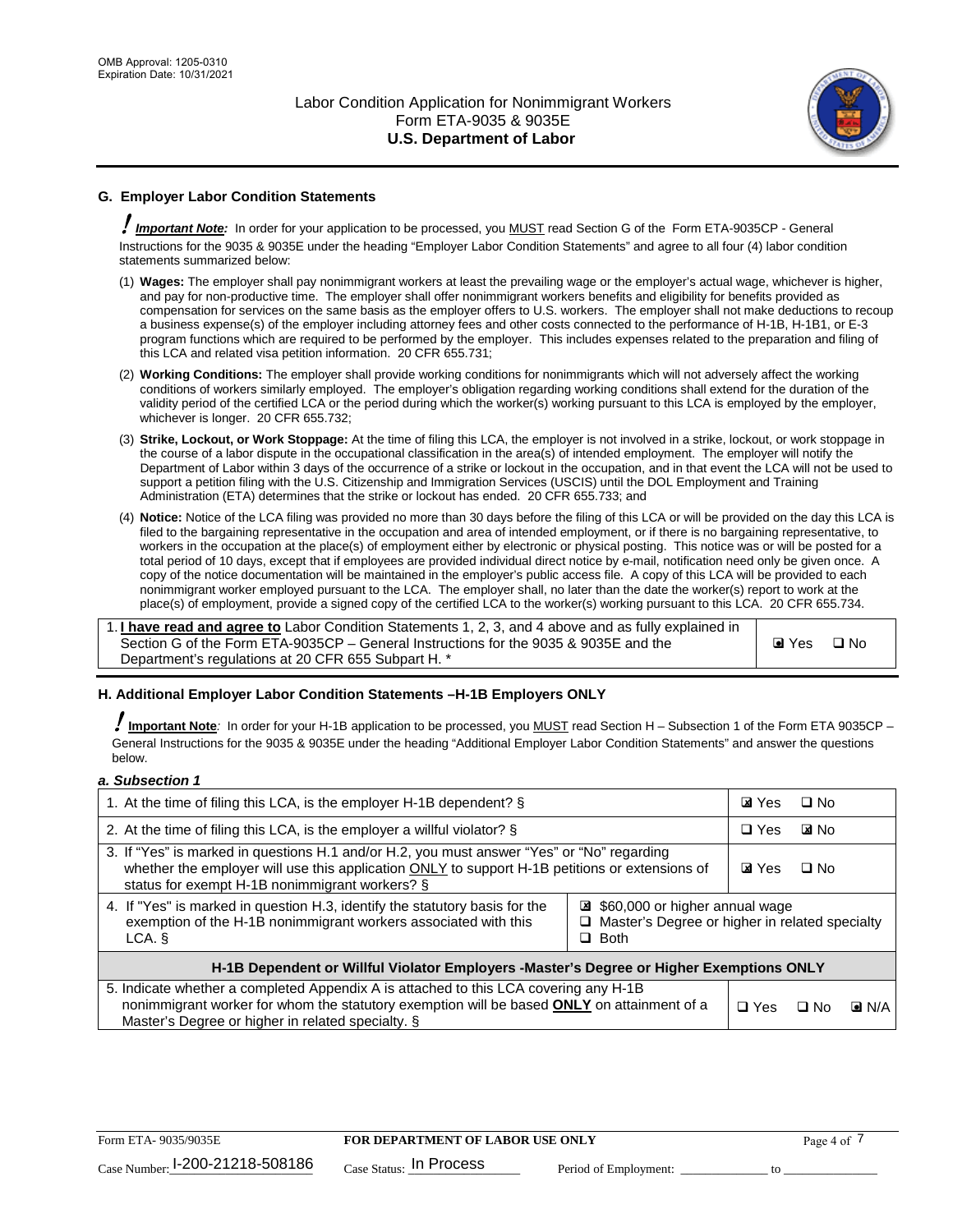

**If you marked "Yes" to questions H.a.1 (H-1B dependent) and/or H.a.2 (H-1B willful violator) and "No" to question H.a.3 (exempt H-1B nonimmigrant workers), you MUST read Section H – Subsection 2 of the Form ETA 9035CP – General Instructions for the 9035 & 9035E under the heading "Additional Employer Labor Condition Statements" and indicate your agreement to all three (3) additional statements summarized below.**

### *b. Subsection 2*

- A. **Displacement:** An H-1B dependent or willful violator employer is prohibited from displacing a U.S. worker in its own workforce within the period beginning 90 days before and ending 90 days after the date of filing of the visa petition. 20 CFR 655.738(c);
- B. **Secondary Displacement:** An H-1B dependent or willful violator employer is prohibited from placing an H-1B nonimmigrant worker(s) with another/secondary employer where there are indicia of an employment relationship between the nonimmigrant worker(s) and that other/secondary employer (thus possibly affecting the jobs of U.S. workers employed by that other employer), unless and until the employer subject to this LCA makes the inquiries and/or receives the information set forth in 20 CFR 655.738(d)(5) concerning that other/secondary employer's displacement of similarly employed U.S. workers in its workforce within the period beginning 90 days before and ending 90 days after the date of such placement. 20 CFR 655.738(d). Even if the required inquiry of the secondary employer is made, the H-1B dependent or willful violator employer will be subject to a finding of a violation of the secondary displacement prohibition if the secondary employer, in fact, displaces any U.S. worker(s) during the applicable time period; and
- C. **Recruitment and Hiring:** Prior to filing this LCA or any petition or request for extension of status for nonimmigrant worker(s) supported by this LCA, the H-1B dependent or willful violator employer must take good faith steps to recruit U.S. workers for the job(s) using procedures that meet industry-wide standards and offer compensation that is at least as great as the required wage to be paid to the nonimmigrant worker(s) pursuant to 20 CFR 655.731(a). The employer must offer the job(s) to any U.S. worker who applies and is equally or better qualified for the job than the nonimmigrant worker. 20 CFR 655.739.

| 6. I have read and agree to Additional Employer Labor Condition Statements A, B, and C above and |       |      |
|--------------------------------------------------------------------------------------------------|-------|------|
| as fully explained in Section H – Subsections 1 and 2 of the Form ETA 9035CP – General           | □ Yes | ⊟ No |
| Instructions for the 9035 & 9035E and the Department's regulations at 20 CFR 655 Subpart H. §    |       |      |

### **I. Public Disclosure Information**

! **Important Note***:* You must select one or both of the options listed in this Section.

 Employer's principal place of business ✘ □ Place of employment

### **J. Notice of Obligations**

A. Upon receipt of the certified LCA, the employer must take the following actions:

- o Print and sign a hard copy of the LCA if filing electronically (20 CFR 655.730(c)(3));<br>
Maintain the original signed and certified LCA in the employer's files (20 CFR 655.7
- Maintain the original signed and certified LCA in the employer's files (20 CFR 655.705(c)(2); 20 CFR 655.730(c)(3); and 20 CFR 655.760); and
- o Make a copy of the LCA, as well as necessary supporting documentation required by the Department of Labor regulations, available for public examination in a public access file at the employer's principal place of business in the U.S. or at the place of employment within one working day after the date on which the LCA is filed with the Department of Labor (20 CFR 655.705(c)(2) and 20 CFR 655.760).
- B. The employer must develop sufficient documentation to meet its burden of proof with respect to the validity of the statements made in its LCA and the accuracy of information provided, in the event that such statement or information is challenged (20 CFR 655.705(c)(5) and 20 CFR 655.700(d)(4)(iv)).
- C. The employer must make this LCA, supporting documentation, and other records available to officials of the Department of Labor upon request during any investigation under the Immigration and Nationality Act (20 CFR 655.760 and 20 CFR Subpart I).

*I declare under penalty of perjury that I have read and reviewed this application and that to the best of my knowledge, the*  information contained therein is true and accurate. I understand that to knowingly furnish materially false information in the *preparation of this form and any supplement thereto or to aid, abet, or counsel another to do so is a federal offense punishable by fines, imprisonment, or both (18 U.S.C. 2, 1001,1546,1621).*

| 1. Last (family) name of hiring or designated official *   2. First (given) name of hiring or designated official *   3. Middle initial §<br>Vidyadharan | Saniav           |  |
|----------------------------------------------------------------------------------------------------------------------------------------------------------|------------------|--|
| 4. Hiring or designated official title *<br>Chief Legal Officer                                                                                          |                  |  |
| 5. Signature *                                                                                                                                           | 6. Date signed * |  |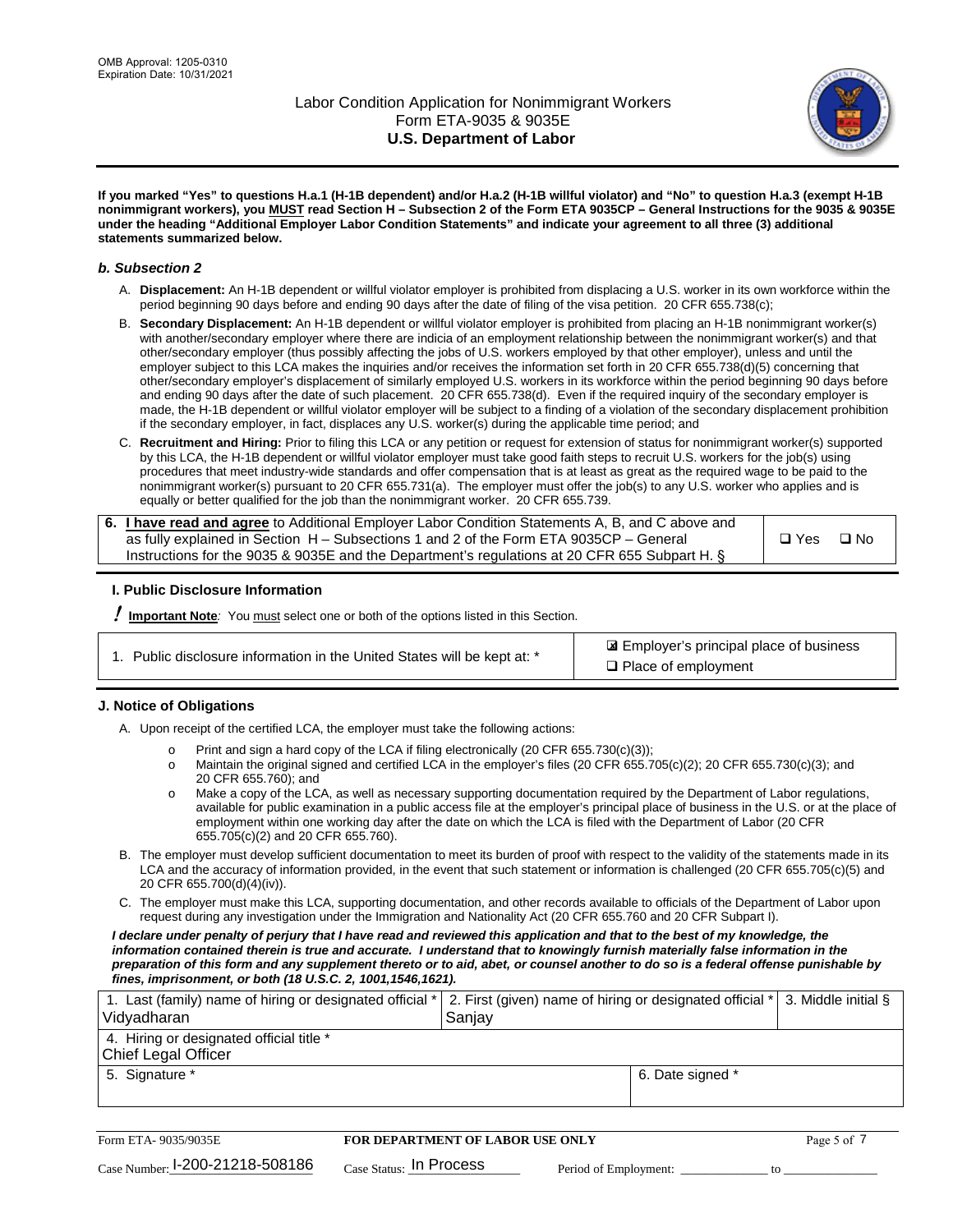

## **K. LCA Preparer**

**Important Note**: Complete this section if the preparer of this LCA is a person other than the one identified in either Section D (employer point of contact) or E (attorney or agent) of this application.

| 1. Last (family) name $\S$                                                                   | 2. First (given) name §                                                                                                                                                                                                        | 3. Middle initial |
|----------------------------------------------------------------------------------------------|--------------------------------------------------------------------------------------------------------------------------------------------------------------------------------------------------------------------------------|-------------------|
| Complido                                                                                     | Marilou                                                                                                                                                                                                                        |                   |
| 4. Firm/Business name §                                                                      |                                                                                                                                                                                                                                |                   |
| Marlabs, Inc.                                                                                |                                                                                                                                                                                                                                |                   |
| 5. E-Mail address §<br>marilou@marlabs.com                                                   |                                                                                                                                                                                                                                |                   |
| L. U.S. Government Agency Use (ONLY)                                                         |                                                                                                                                                                                                                                |                   |
| By virtue of the signature below, the Department of Labor hereby acknowledges the following: |                                                                                                                                                                                                                                |                   |
| This certification is valid from                                                             | to the contract of the contract of the contract of the contract of the contract of the contract of the contract of the contract of the contract of the contract of the contract of the contract of the contract of the contrac |                   |
| Department of Labor, Office of Foreign Labor Certification                                   | Certification Date (date signed)                                                                                                                                                                                               |                   |

 $\frac{1111100688}{1111100688}$ I-200-21218-508186 In Process

Case number **Case Status** Case Status **Case Status** 

*The Department of Labor is not the guarantor of the accuracy, truthfulness, or adequacy of a certified LCA.*

### **M. Signature Notification and Complaints**

The signatures and dates signed on this form will not be filled out when electronically submitting to the Department of Labor for processing, but **MUST** be complete when submitting non-electronically. If the application is submitted electronically, any resulting certification **MUST** be signed *immediately upon receipt* from DOL before it can be submitted to USCIS for final processing.

Complaints alleging misrepresentation of material facts in the LCA and/or failure to comply with the terms of the LCA may be filed using the WH-4 Form with any office of the Wage and Hour Division, U.S. Department of Labor. A listing of the Wage and Hour Division offices can be obtained at www.dol.gov/whd. Complaints alleging failure to offer employment to an equally or better qualified U.S. worker, or an employer's misrepresentation regarding such offer(s) of employment, may be filed with the U.S. Department of Justice, Civil Rights Division, Immigrant and Employee Rights Section, 950 Pennsylvania Avenue, NW, # IER, NYA 9000, Washington, DC, 20530, and additional information can be obtained at www.justice.gov. Please note that complaints should be filed with the Civil Rights Division, Immigrant and Employee Rights Section at the Department of Justice only if the violation is by an employer who is H-1B dependent or a willful violator as defined in 20 CFR 655.710(b) and 655.734(a)(1)(ii).

### **N. OMB Paperwork Reduction Act** *(1205-0310)*

These reporting instructions have been approved under the Paperwork Reduction Act of 1995. Persons are not required to respond to this collection of information unless it displays a currently valid OMB control number. Your response is required to receive the benefit of consideration of your application. (Immigration and Nationality Act, Section 212(n) and (t) and 214(c)). Public reporting burden for this collection of information, which is to assist with program management and to meet Congressional and statutory requirements, is estimated to average 75 minutes per response, including the time to review instructions, search existing data sources, gather and maintain the data needed, and complete and review the collection of information.

Send comments regarding this burden estimate or any other aspect of this collection of information, including suggestions for reducing this burden, to the U.S. Department of Labor, Employment and Training Administration, Office of Foreign Labor Certification, 200 Constitution Ave., NW, Box PPII 12-200, Washington, DC, 20210. (Paperwork Reduction Project OMB 1205-0310.) **Do NOT send the completed application to this address.**

| Form ETA-9035/9035E                         | <b>FOR DEPARTMENT OF LABOR USE ONLY</b> |                       | Page 6 of |
|---------------------------------------------|-----------------------------------------|-----------------------|-----------|
| $_{\text{Case Number:}}$ I-200-21218-508186 | $_{\rm Case~S status:}$ In Process      | Period of Employment: |           |